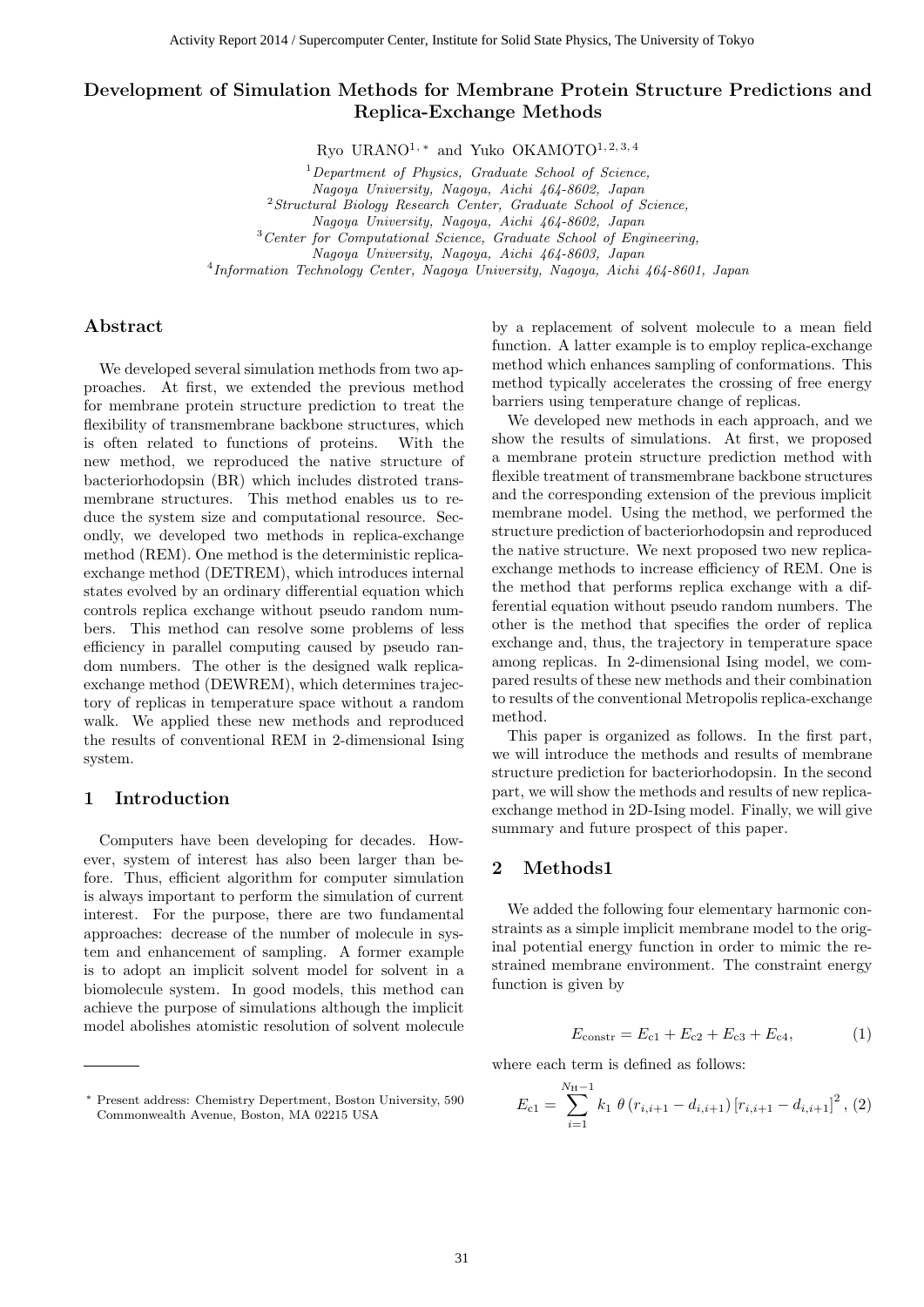$$
E_{c2} = \sum_{i=1}^{N_{\rm H}} \left\{ k_2 \ \theta \left( \left| z_i^{\rm L} - z_{0,i}^{\rm L} \right| - d^{\rm L} \right) \left[ \left| z_i^{\rm L} - z_{0,i}^{\rm L} \right| - d^{\rm L} \right]^2 \right. \\ + \left. k_2 \ \theta \left( \left| z_i^{\rm U} - z_{0,i}^{\rm U} \right| - d^{\rm U} \right) \left[ \left| z_i^{\rm U} - z_{0,i}^{\rm U} \right| - d^{\rm U} \right]^2 \right\},(3)
$$

$$
E_{\rm c3} = \sum_{\rm C_{\alpha}} k_3 \; \theta \left( r_{\rm C_{\alpha}} - d_{\rm C_{\alpha}} \right) \left[ r_{\rm C_{\alpha}} - d_{\rm C_{\alpha}} \right]^2, \qquad (4)
$$

$$
E_{c4} = \sum_{j=1}^{N_{BD}} k_4 \theta (\|\phi_j - \phi_0\| - \alpha_j^{\phi}) [\|\phi_j - \phi_0\| - \alpha_j^{\phi}]^2
$$
  
+ 
$$
\sum_{j=1}^{N_{BD}} k_5 \theta (\|\psi_j - \psi_0\| - \alpha_j^{\psi}) [\|\psi_j - \psi_0\| - \alpha_j^{\psi}]^2 . (5)
$$

 $E_{c1}$  is the energy that constrains pairs of adjacent helices along the amino-acid chain not to be apart from each other too much (loop constraints), where  $r_{i,i+1}$  is the distance between the C atom of the C-terminus of the *i*-th helix and the  $C^{\alpha}$  atom of the N-terminus of the  $(i+1)$ -th helix, and  $k_1$  and  $d_{i,i+1}$  are the force constant and the central value constant of the harmonic constraints, respectively. Each  $d_{i,i+1}$  is proportional to the loop length connected between helices.  $\theta(x)$  is the step function, which has 1 when x is larger than or equal to 0, otherwise zero.  $N_{\rm H}$  is the total number of transmembrane helices in the protein.

 $E_{c2}$  is the energy that constrains helix N-terminus and C-terminus to be located near membrane boundary planes. Here, the z-axis is defined to be the direction perpendicular to the membrane boundary planes.  $k_2$ is the force constant of the harmonic constraints.  $z_{0,i}^{\text{L}}$ and  $z_{0,i}^{\text{U}}$  are the z-coordinate values of the C<sup> $\alpha$ </sup> atom of the N-terminus or C-terminus of the *i*-th helix near the fixed lower membrane boundary and the upper membrane boundary, respectively.  $z_{0,i}^{\text{L}}$  and  $z_{0,i}^{\text{U}}$  are the fixed lower boundary z-coordinate value and the upper boundary z-coordinate value of the membrane planes, respectively, and here they depend on each helix atoms due to the known data from OPM[1] although constant membrane plane region is also possible like a previous research condition.  $d^L$  and  $d^U$  are the corresponding central value constants of the harmonic constraints. This term has a non-zero value only when the  $C^{\alpha}$  atoms of the N-terminus or C-terminus of the *i*-th helix are apart more than  $d_i^{\text{L}}$  (or  $d_i^{\text{U}}$ ). This constraint energy was introduced so that the helix ends are not too much apart from the membrane boundary planes.

 $E_{c3}$  is the energy that constrains all  $C^{\alpha}$  atoms within the sphere (centered at the origin) of radius  $d_{C^{\alpha}}$ .  $r_{C^{\alpha}}$  is the distance of  $C^{\alpha}$  atoms from the origin, and  $k_3$  and  $d_{C^{\alpha}}$ are the force constant and the central value constant of the harmonic constraints, respectively.

 $E_{c4}$  is the energy that constrains dihedral angles of main chain within bending or kinked helix structures from ideal helix structures preventing them from forming random-coil structures.  $\phi_j$  and  $\psi_j$  are the backbone dihedral angle of the *j*-th residue.  $\phi_0$  and  $\psi_0$  are the reference value of the harmonic constraint to keep the helix structures without forming random coil structure, and  $\alpha_j^{\phi}, \alpha_j^{\psi}$  are the ranges of the harmonic constraints. *N*<sub>BD</sub> is the total number of  $(\phi, \psi)$  angles in helix backbones.

We set  $k_1 = 5.0, d_{i,i+1} = (46, 53, 34, 19, 95, 30)$ where  $i=1, 2, ..., 6, k_2 = 5.0, z_{0,i}^L =$ (*−*14*, −*16*, −*20*, −*15*, −*19*, −*24*, −*18) where *i*=1, 2,  $\ldots$ , 7,  $z_{0,i}^{\text{U}} = (12, 14, 15, 15, 14, 11, 12)$  where *i*=1, 2, ...,  $7, d^{\text{U}} = d^{\text{L}} = 2.0, k_3 = 0.5, d_{\text{C}}^{\alpha} = 80, k_4 = 30.0,$  $k_5 = 30.0, \ \phi_0 = -62, \ \psi_0 = -40, \ \alpha_j^{\phi} = 16, \text{ and } \alpha_j^{\psi} = 13.$ Only the transmembrane helices were used in our simulations, and loop regions of the membrane proteins as well as lipid and water molecules were neglected. The membrane environment for this protein for the membrane thickness and the region of transmembrane region of the helices was taken from Orientation of Proteins in Membrane (OPM) [1]. The amino-acid sequences of the helices are EWIWLALGTALMGLGT-LYFLVKG, KFYAITTLVPAIAFTMYLSMLL, IY-WARYADWLFTTPLLLLDLALL, QGTILALVGADG-IMIGTGLVGAL, RFVWWAISTAAMLYILYVLFFGF, TFKVLRNVTVVLWSAYPVVWLIGSE, and LNI-ETLLFMVLDVSAKVGFGLILL. The N-terminus and the C-terminus of each helix were blocked with the acetyl group and the N-methyl group, respectively. The initial structure for each helix was an ideal helix structure and they were placed in the membrane region randomly. We then perform REM simulations of these transmembrane helices. The MC program is based on CHARMM macromolecular mechanics program[2, 3], and replica-exchange Monte Carlo method was implemented in it.

Replica-exchange method is explained in next Methods2 section. We here give the simulation conditions of REM. We used 40 replicas and the following temperatures: 400, 415, 435, 455, 485, 518, 552, 589, 629, 671, 716, 764, 815, 870, 928, 990, 1056, 1127, 1202, 1283, 1369, 1460, 1558, 1662, 1774, 1892, 2019, 2154, 2298, 2452, 2616, 2791, 2978, 3177, 3390, 3616, 3808, 4050, 4250, and 4500 K. We used rather high temperature values compared to experimental conditions. This is because our implicit membrane model guarantees the helix stability and enhances conformational sampling. Replica exchange was attempted at every 50 MC steps. We performed four independent simulations in total of 1,055,950,000 MC steps.

We used the CHARMM19 parameter set (polar hydrogen model) for the potential energy of the system[4, 5]. No cutoff was introduced to the non-bonded terms. Each helix structure was first minimized subjected to harmonic restraint on all the heavy atoms. In order to prepare random initial conformations, we first performed regular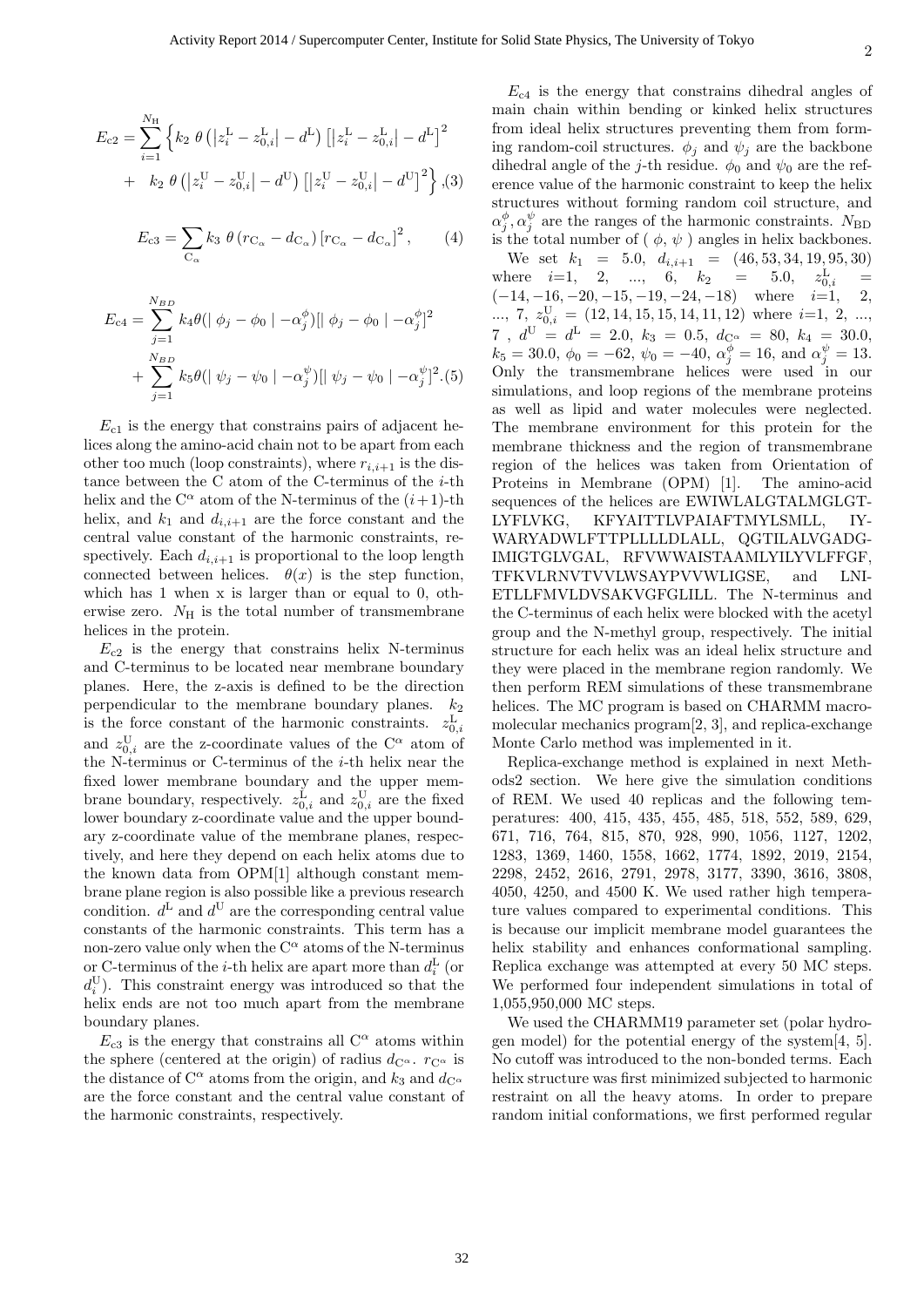constant MC simulations of all the replicas for 3,000,000 MC steps. We then performed equilibrium MC simulation for 3,000,000 MC steps at the above 40 temperatures, and the last conformation for each replica was the initial structure for the REM simulations. We repeated this process four times for four independent REM simulations. In those simulations, dielectric constant was set to  $\epsilon = 1.0$  as in the previous works[6–10]. In MC move, we updated conformations with a rigid translation and rotation of each *α*-helix, a rotation of torsion angles of backbones by directional manipulation and concerted rotation[11–13], and torsion rotations of sidechains. There are  $2N_{\rm H} + N_{\rm SD} + N_{\rm BD} + N_{\rm CR}$  kinds of MC moves, where  $N_{\text{SD}}$  is the total number of dihedral angles in the side-chains of  $N_{\rm H}$  helices and  $N_{\rm CR}$  is the total number of the combination of seven successive backbone

torsion angles by the concerted rotation in the helix backbone. One MC step in this article is defined to be an update of one of these degrees of freedom, which is accepted or rejected according to the Metropolis criterion.

We analyzed the simulation data by the principal component analysis[14–19]. At first, 42,238 conformational data were chosen at each temperature from the REM simulations. The structures were chosen from the trajectories at a fixed interval of 25,000 steps. The structures were superimposed on an arbitrary reference structure, for example, the native structures of PDB code:1PY6. Images were rendered by VMD[20]. The variance-covariance matrix is defined by

$$
C_{ij} = \langle (q_i - \langle q_i \rangle)(q_j - \langle q_j \rangle) \rangle, \tag{6}
$$

where  $\vec{q} = (q_1, q_2, q_3, \cdots, q_{3n-1}, q_{3n}) =$  $(x_1, y_1, z_1, \cdots, x_n, y_n, z_n)$  and  $\langle \vec{q} \rangle = \sum_{k=1}^n \vec{q}(k)/n$ .  $x_i, y_i, z_i$  are Cartesian coordinates of the *i*-th atom, and *n* is the total number of atoms.

This calculation was performed by R program package[21], and the clustering was performed by kmeans clustering method[22]. The first superposition was done to remove large eigenvalues from the translations and rotations of the system because we want to analyze the internal differences of structures. The eigenvalues were ordered in the decreasing order of magnitude.

## **3 Results1**

We first identified the free energy minimum state in our simulations classified by principal component analysis. Fig. 1 shows the representative structure in each cluster from the highest density region. The root-mean-squaredeviation (RMSD) value of each representative structure with respect to the  $C^{\alpha}$  atoms was 3.6 Å, 8.8 Å, 15.8 Å, 15.9 Å, and 16.6 Å for Cluster 1, Cluster 2, Cluster 3, Cluster 4, and Cluster 5, respectively. From these RMSD values, we found that the native-like structure is the second-lowest free energy state (Cluster 1) and that

the global-minimum free energy state (Cluster 2) is the second closest to the native structure. In the structure of Cluster 2, the space where the retinal molecule occupies in the native structure is filled with a helix, and this increases the contact between helices and seems to stabilize this structure more than the native-like structure of Cluster 1 with the empty space for the retinal molecule. Moreover, the result that a helix occupies the retinal space is consistent with previous works[6, 10] which did not include the flexibility of helix structures. However, the previous works were not able to obtain the nativelike structure such as Cluster 1. Hence, the extension of including the freedom of helix structure distortion has improved the accuracy of prediction for membrane protein structure determination by simulation. Our results suggest that in the simulations without a retinal molecule the structures can interchange between the structures of Cluster 1 and Cluster 2. After an insertion of a retinal, it then stabilizes the native-like structure as shown in Fig.2. It is important that the association of helices enabled them to make a room for an insertion of a retinal molecule. This is consistent with the experimental results of bacteriorhodopsin, which observed the spontaneous insertion of a retinal molecule by a helix association[23].



FIG. 1. Typical structures in each cluster selected in the highest density region. The RMSD from the native conformation with respect to all  $C^{\alpha}$  atoms is 3.6 Å, 8.8 Å, 15.8 Å, 15.9 Å, and 16.6 Å for Cluster 1, Cluster 2, Cluster 3, Cluster 4, and Cluster 5, respectively. Helices are colored from the Nterminus to the C-terminus: blue (Helix A), lightblue (Helix B), green (Helix C), deepgreen (Helix D), yellow (Helix E), orange (Helix F), and red (Helix G).

## **4 Methods2**

We now give the details of our new replica-exchange methods. We prepare *M* non-interacting replicas at *M* different temperatures. Let the label  $i (=1, \cdots, M)$  stand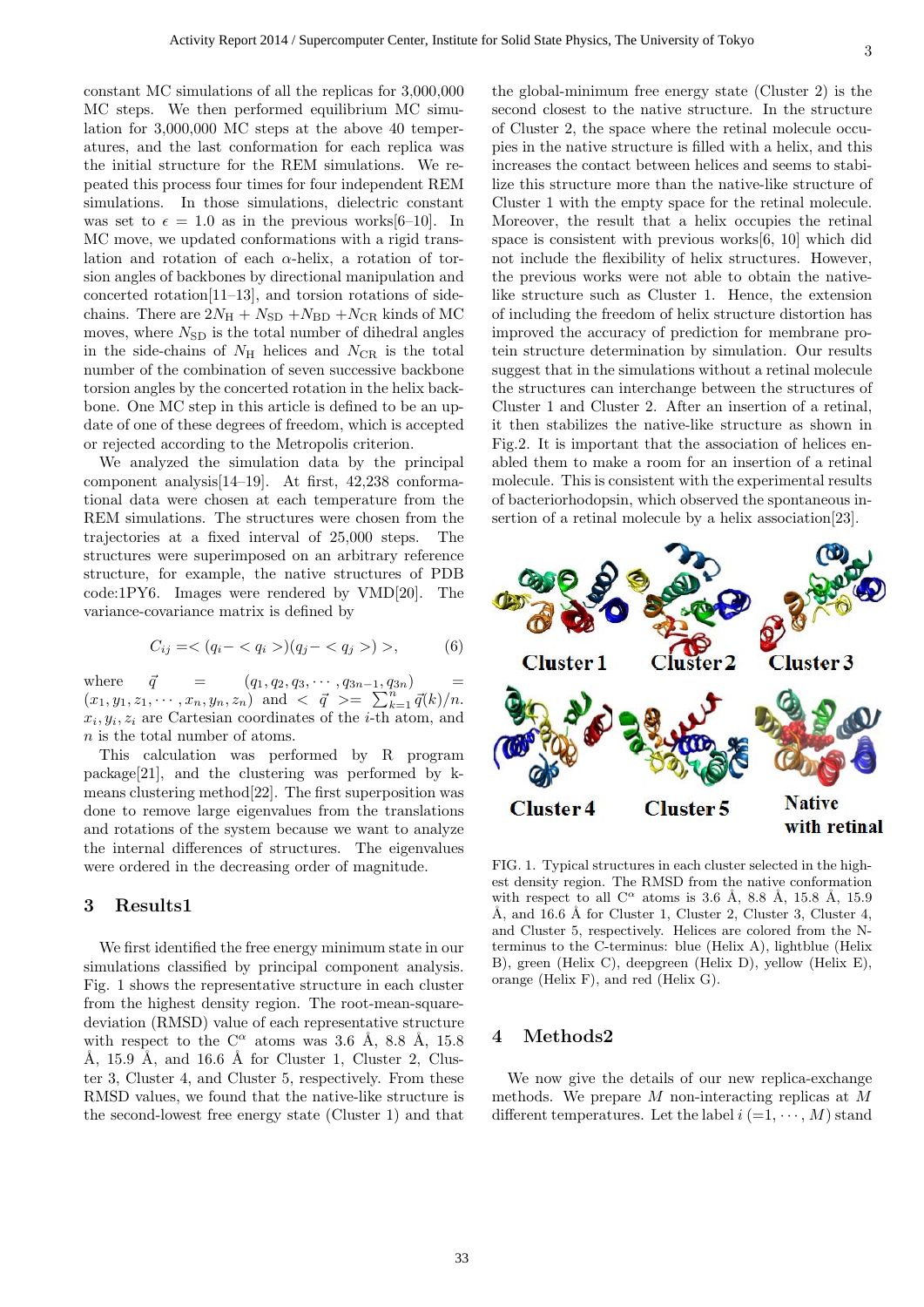

FIG. 2. Hypothesis about the relation between the globalminimum free energy state and the second-minimum. The effect of an insertion of a retinal molecule causes the stabilization of the native-like structure.

for the replica index and label  $m (=1, \cdots, M)$  for the temperature index. We represent the state of the entire system of *M* replicas by  $X = \left\{ x_{m(1)}^{[1]}, \cdots, x_{m(l)}^{[M]} \right\}$ *m*(*M*) } , where  $x_m^{[i]} = \{q^{[i]}, p^{[i]}\}_m$  are the set of coordinates  $q^{[i]}$  and momenta  $p^{[i]}$  of particles in replica *i* (at temperature  $T_m$ ). The probability weight factor for state *X* is given by a product of Boltzmann factors:

$$
W_{\text{REM}}(X) = \prod_{i=1}^{M} \exp\left[-\beta_{m(i)} H(q^{[i]}, p^{[i]})\right],\tag{7}
$$

where  $\beta_m (= 1/k_B T_m)$  is the inverse temperature and  $H(q, p)$  is the Hamiltonian of the system. We consider exchanging a pair of replicas *i* and *j* corresponding to temperatures  $\hat{T}_m$  and  $\hat{T}_n$ , respectively:

$$
X = \left\{ \cdots, x_m^{[i]}, \cdots, x_n^{[j]}, \cdots \right\} \to X' = \left\{ \cdots, x_m^{[j]}, \cdots, x_n^{[i]}, \cdots \right\}
$$
\n(8)

\nwhere 
$$
x_n^{[i]'} \equiv \left\{ q^{[i]}, p^{[i]'} \right\}_n, x_m^{[j]} \equiv \left\{ q^{[j]}, p^{[j]} \right\}_m, \text{ and}
$$

 $p^{[j]'} = \sqrt{\frac{T_m}{T_n}} p^{[j]}, p^{[i]'} = \sqrt{\frac{T_n}{T_m}} p^{[i]}$  [24].

Here, the transition probability  $\omega(X \rightarrow X')$  of Metropolis criterion for replica exchange is given by

$$
\omega(X \to X') = \min\left(1, \frac{W_{\text{REM}}(X')}{W_{\text{REM}}(X)}\right)
$$

$$
= \min(1, \exp(-\Delta)), \tag{9}
$$

where

$$
\Delta = \Delta_{m,n} = (\beta_n - \beta_m)(E(q^{[i]}) - E(q^{[j]})).
$$
 (10)

Because each replica visits various temperatures followed by the transition probability of Metropolis algorithm, REM performs a random walk in temperature space.

We now review two REMs, which are based on random walks in temperature space. Without loss of generality, we can assume that *M* is an even integer and that  $T_1 < T_2 < \cdots < T_M$ . The conventional REM[24–27] is performed by repeating the following two steps:

- 1. We perform a conventional MD or MC simulation of replica  $i (= 1, \dots, M)$  at temperature  $T_m$  ( $m =$  $1, \dots, M$  simultaneously and independently for short steps.
- 2. Pairs of exchange attempts are selected in replica pairs with neighboring temperatures, for example, for the odd pairs  $(T_1, T_2), (T_3, T_4), \cdots, (T_{M-1}, T_M)$ or even pairs  $(T_2, T_3)$ ,  $(T_4, T_5)$ ,  $\cdots$ ,  $(T_{M-2}, T_{M-1})$ .

All the replica pairs thus selected are attempted to be exchanged according to the Metropolis transition probability in Eqs. (9) and (10) with  $n = m + 1$ .

We repeat Steps 1 and 2 until the end of the simulation. The canonical ensemble at any temperature is reconstructed by reweighting techniques[28–30].

We next present the deterministic replica-exchange method (DETREM)[31]. Only Step 2 is different from the conventional REM. At first, we introduce an internal state  $y_{m,n}$  as an index of a pair of replicas *i* and *j* at temperatures  $T_m$  and  $T_n$ , and consider the following differential equation:

$$
\frac{dy_{m,m+1}}{dt} = \sigma_m \frac{1}{1 + \exp(\Delta_{m,m+1})},
$$
(11)

where *t* is a virtual time,  $\Delta_{m,m+1}$  is the same as in Eq. (10) with  $n = m + 1$ , and the signature  $\sigma_m$  of the pair of  $(T_m, T_{m+1})$  changes to 1 or  $-1$  to control the signature of the change of  $y_m$  which monotonically increases or decreases. In Step 2, instead of applying the Metropolis criterion in Eqs.  $(9)$  and  $(10)$ , we solve the differential equation in Eq. (11) for the internal states  $y_{m,m+1} \in \{-1,1\}$  for  $(T_m, T_{m+1})$ , where the total number of internal states is *M*-1 with the following pairs:  $(1,2)$ ,  $(2,3)$ ,  $\cdots$ ,  $(M-1,M)$  for the random-walk DETREM and the pairs:  $(1,2)$ ,  $(3,4)$ ,  $\cdots$ ,  $(M-1,M)$  and  $(2,3), (4,5), \cdots, (M-2,M-1)$  for designed-walk REM. The replica exchange is done as follows[31]:

if updated *ym,m*+1≷ *±*1*,* then (*Tm, Tm*+1) *→* (*Tm*+1*, Tm*)*,*  $y_{m,m+1} \leftarrow y_{m,m+1} \mp 1$ , and  $\sigma_m \leftarrow \mp 1$ .

For the random-walk DETREM, if *ym,m*+1 performs exchanges,  $y_{m+1,m+2}$  is not time evolved and  $y_{m+2,m+3}$  is evolved to avoid the leap exchange of temperature such as from  $T_m$  to  $T_{m+2}$ .

Finally, the designed temperature walk can be implemented to both conventional REM and DETREM (and other REMs) as follows. Namely, the designed-walk replica-exchange method (DEWREM)[32] is performed by repeating the following steps.

1. We perform a conventional MD or MC simulation of replica  $i (= 1, \dots, M)$  at temperature  $T_m$  (*m* =

*,*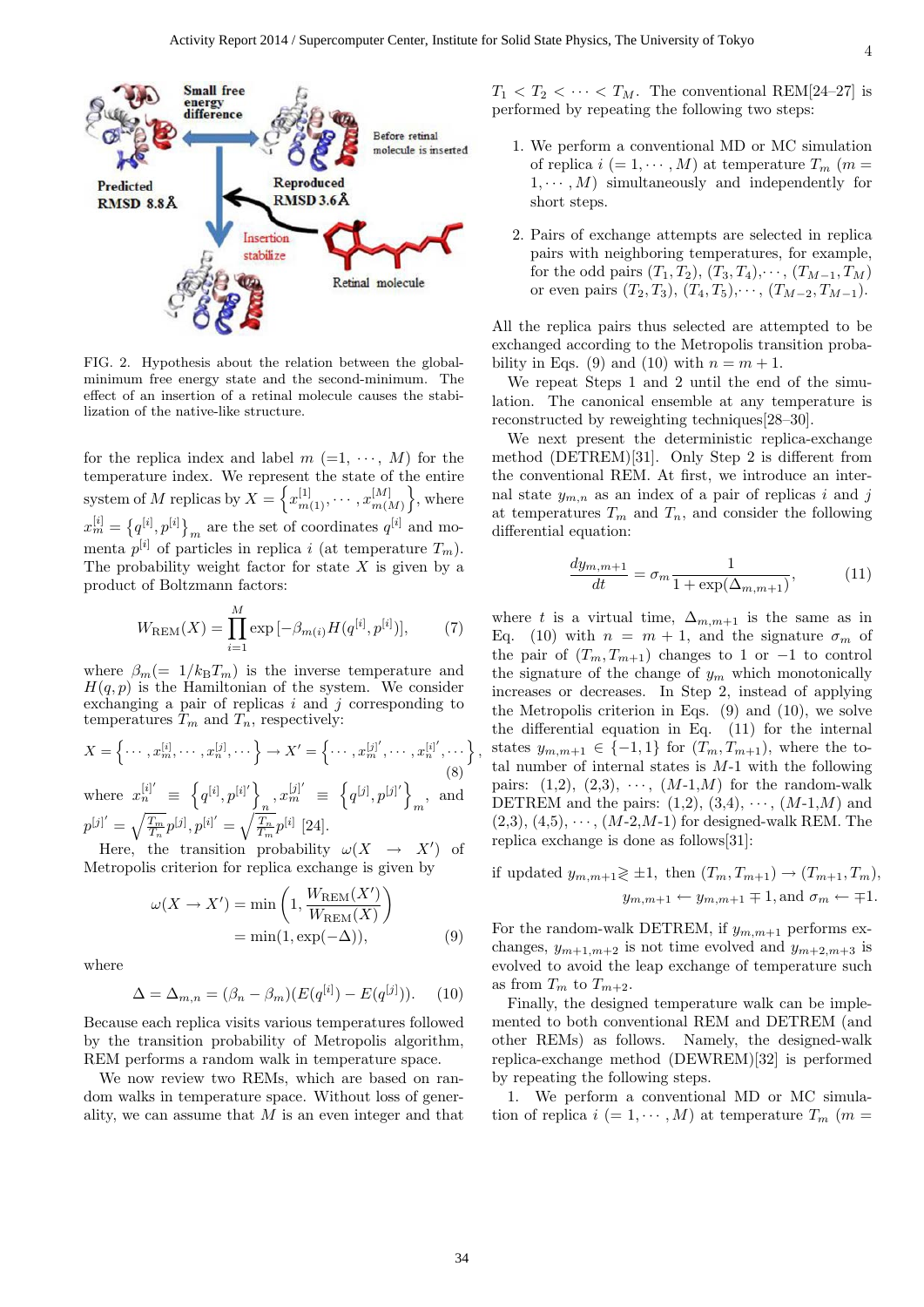$1, \cdots, M$ ) simultaneously and independently for short steps.

2. Replica exchange is attempted for all the odd pairs  $(T_1, T_2), (T_3, T_4), \cdots, (T_{M-1}, T_M).$ 

3. Repeat Steps 1 and 2 until all odd pairs perform replica exchange exactly once. Namely, once a pair is exchanged, the exchanged pair stops exchange attempts and keep performing the simulation in Step 1 with the new temperatures. Replica exchange attempt in Step 2 is repeated until all the other odd pairs finish exchanges.

4–6. Repeat Steps 1–3 where the odd pairs in Steps 2 and 3 are now replaced by the even pairs  $(T_2, T_3)$ ,  $(T_4, T_5)$ , *· · ·* , (*T<sup>M</sup>−*<sup>2</sup>,*T<sup>M</sup>−*<sup>1</sup>).

7. The cycle of Steps 1 to 6 is repeated until the number of cycles is *M*, which is equal to the tunneling count and all replicas have the initial temperatures.

8. Begin the above cycle of Steps 1–7 with Steps 1 to 3 and Steps 4 to 6 interchanged.

These eight steps are repeated until the end of the simulation.

The schematic picture of this procedure is shown in Fig. 3. We remark that Step 8, namely, reversing the cycle of Steps 1–3 and 4–6, is necessary for the detailed balance condition, because the entering states are the same as leaving states. For example, the state  $(x_1^{[1]}, x_2^{[2]}, x_3^{[3]}, x_4^{[4]}, x_5^{[5]}, x_6^{[6]})$  is reached from only two states  $(x_2^{[1]}, x_1^{[2]}, x_4^{[3]}, x_3^{[4]}, x_6^{[5]}, x_5^{[6]}),$  $(x_1^{[1]}, x_3^{[2]}, x_2^{[3]}, x_5^{[4]}, x_4^{[5]}, x_6^{[6]})$  only and makes transition to the two states. as shown in Fig. 3, where  $x_m^{[i]}$  is the state of replica *i* at temperature  $T_m$ . This exchange procedure satisfies the detailed balance condition for replica and temperature pair because the trial of exchange pair

$$
\gamma\left(i(m) \to i(m+1)\right) \times
$$
  
\n
$$
\omega\left((x_m^{i(m)}, x_{m+1}^{i(m+1)}) \to (x_{m+1}^{i(m)}, x_m^{i(m+1)})\right)
$$
  
\n
$$
=\gamma\left(i(m+1) \to i(m)\right) \times
$$
  
\n
$$
\omega\left((x_{m+1}^{i(m)}, x_m^{i(m+1)}) \to (x_m^{i(m)}, x_{m+1}^{i(m+1)})\right)
$$
 (12)

is equal in the route as is shown in Fig. 3, where  $\gamma(i(m) \rightarrow i(m+1))$  is the selected probability of the exchange attempt.

This sequential exchange achieves one tunneling count when *M* cycles for each replica are finished. In theory, the estimated ratio of tunneling count between the oddeven sequential exchange and the conventional random walk is given by

$$
\frac{TC_{\text{sequential}}}{TC_{\text{random walk}}} = \frac{\frac{N_{\text{trial}} \times P_{\text{correction}}}{2M}}{\frac{\sqrt{N_{\text{trial}}} \times P_{\text{correction}}^{\text{RW}}} \times \sqrt{N_{\text{trial}}}, (13)
$$

where  $N_{\text{trial}}$  is the number of exchange attempts, *P* DEW correction is the correction for waiting for all the replica

exchanges in Steps 3 and 6, and  $P_{\text{correction}}^{\text{RW}}$  is the correction for the deviation of random-walk probability from the value 1/2.

In order to test the effectiveness of the present methods, we performed simulations with conventional REM, DETREM and DEWREM for a 2-dimensional Ising model. The lattice size in a square lattice was 128 (hence, the number of spins was  $N = 128^2 = 16384$ ). We have performed conventional random-walk simulation and designed-walk simulation of both Metropolis REM and DETREM. We have also performed a mixed randomwalk and designed-walk simulation of DETREM, where we repeated the two walks alternately. The total number of replicas *M* was 40 and the temperatures were 1.50, 1.55, 1.60, 1.65, 1.70, 1.75, 1.80, 1.85, 1.90, 1.94, 1.98, 2.01, 2.04, 2.07, 2.10, 2.13, 2.16, 2.19, 2.22, 2.25, 2.28, 2.31, 2.34, 2.358, 2.368, 2.38, 2.40, 2.42, 2.44, 2.47, 2.51, 2.57, 2.63 ,2.69, 2.75, 2.82 ,2.90, 3.00, 3.10, and 3.15. Boltzmann constant  $k_B$  and coupling constant *J* were set to 1. Thus,  $\beta = 1/k_BT = 1/T = \beta^*$ , and the potential energy is given by  $E(\mathbf{s}) = -\sum_{\langle i,j \rangle} s_i s_j$ , where  $s_i = \pm 1$ , and the summation is taken over all the nearest-neighbor pairs in the square lattice.

For the conventional random-walk REM and DE-TREM, replica-exchange attempt was made every 1 MC step. One MC step here consists of one Metropolis update of spins. The total number of MC steps for all the simulations was  $100,000,000$ . To integrate Eq.  $(11)$ , we used the fourth-order Runge-Kutta method with virtual time step  $dt = 1$ . For DEWREM, replica-exchange attempt was made every 20, 50, 100, 150, 200 MC steps in the conventional REM simulations and every 20, 50, 100, 150, 200, and 250 MC steps in the DETREM simulations (see Table I). The mixed-walk simulation was performed in which after  $4M(= 160)$  even-odd or odd-even cycles of designed-walk simulations (replica-exchange attempt was made at every 20 MC steps) were performed, 200,000 MC steps (which roughly corresponds to 2*M* cycles) of random-walk simulations (replica-exchange attempt was made at every 1 MC step) were performed, and then this procedure was repeated. For reweighting analyses ([28– 30, 33]), the total of 10,000 spin state data were taken with a fixed interval of  $1,000$  MC steps at each temperature from the REM simulations.

#### **5 Results2**

Table I lists the mean tunneling counts per replica for each method, which is the number of times where the replicas visit from the lowest temperature through the highest temperature and back to the lowest during the simulation. The mean tunneling counts per replica of the designed-walk simulations at every 10 MC attempts were about twice larger. These large tunneling counts imply that in designed-walk method all replicas traversed

5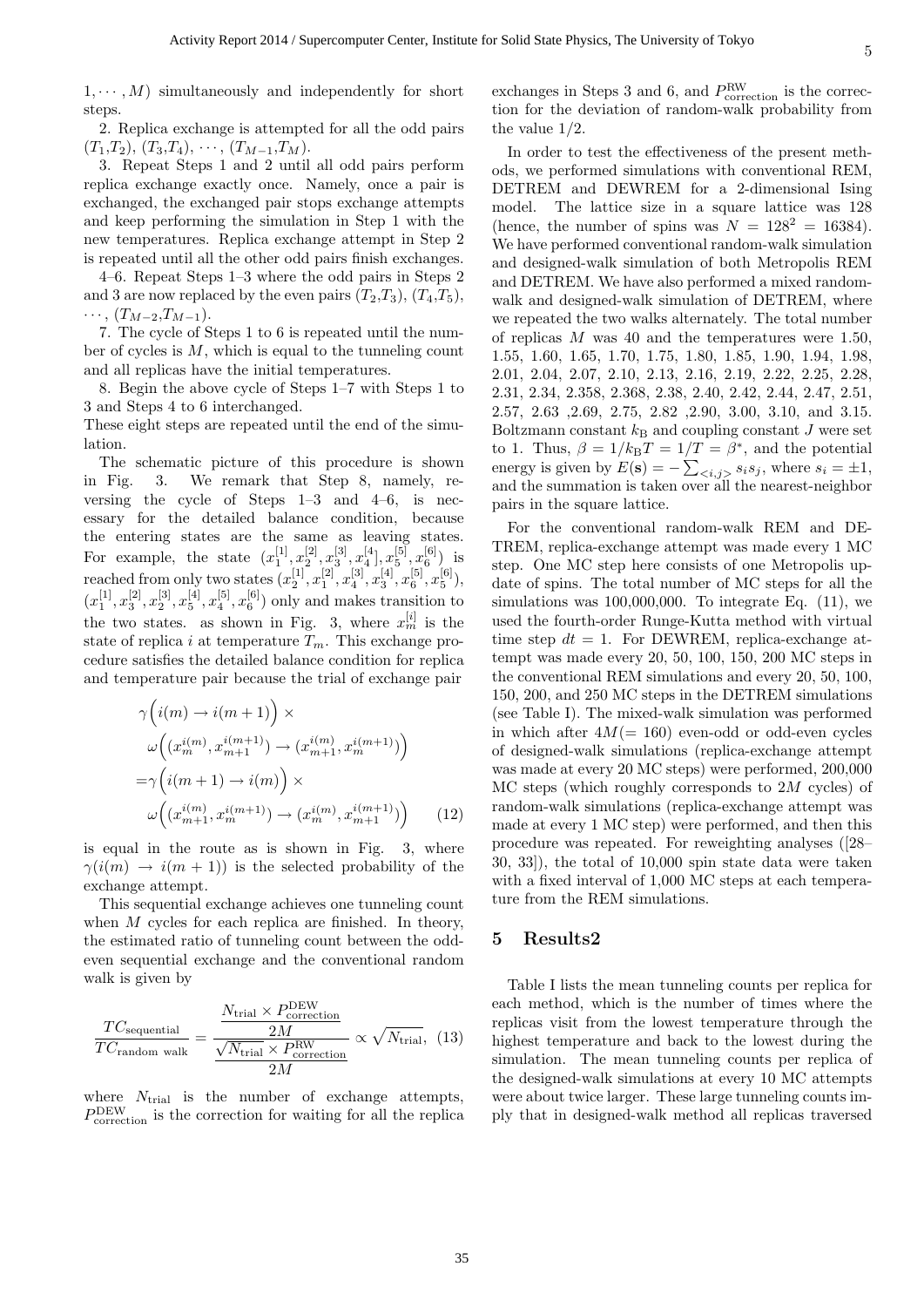more efficiently in temperature space, and our design to maximize the tunneling counts for all replicas without random walks was successful. For the mixed-walk simulation, the maximum tunneling count was about twice larger than that of random-walk DETREM. The mean tunneling count was almost the same as that of designedwalk DETREM.

We next examine physical quantities obtained from the designed-walk simulations with various replica-exchange attempt frequencies and mixed walk simulations and compare them to those from the conventional randomwalk simulations. Fig.  $4(a)$  and Fig.  $4(b)$  show the specific heat *C* as a function of *T* during the conventional REM simulations and the DETREM simulations, respectively. They were obtained by the reweighting techniques[28–30, 33]. This shows that designedsimulation with shorter replica-exchange interval such as every 10 and 20 MC steps underestimated the heat capacity near the critical temperature although the transition point is sufficiently similar to the exact critical temperature at  $T_c = 2.269$ . As the intervals of replica-exchange attempts are longer, the accuracy of heat capacity is higher. Moreover, the combination of the random-walk and designed walk also increased the accuracy. This suggests that the designed-walk replica-exchange attempts caused correlation between replicas. The correlation seems to be very strong near the critical temperature. As a result, the heat capacity is underestimated slightly. Fig. 5(a) and Fig. 5(b) show susceptibility  $\chi$  as a function of temperature obtained from the random-walk and designed-walk simulations of Metropolis REM and DE-TREM, for DETREM including the mixed-walk simulation. This figure shows that by extending intervals of replica-exchange attempts DEWREM simulation can reproduce the results of random-walk REM in both conventional REM and DETREM. However, we observe slower relaxation of susceptibility in different replica exchange intervals to the conventional results than that of heat capacity. Moreover, these physical quantities show that repeating a random walk and designed walk simulation in mixed-walk simulation is an efficient way to increase the accuracy of results and the number of tunneling counts at the same time.

However, these physical quantities show that mixedwalk simulation can increase the accuracy of results and the number of tunneling counts and DEWREM simulation is suited for simulations with longer time intervals between replica-exchange attempts.

#### **6 Summary and future prospect**

The first part of this article gave the results of protein structure prediction for bacteriorhodopsin with the flexible treatment of transmembrane helix backbone structure and our recently extended implicit membrane model.

We obtained not only the native-like structure but also the associated structure with an empty space for retinal molecule insertion. These structures are also consistent with previous experimental results.

In the next part, we compared the deterministic replica-exchange method and designed walk replicaexchange method to the conventional REM in 2 dimensional Ising model. DETREM exactly reproduced the results of conventional REM including phase transition. On the other hand, DEWREM needs longer interval between replica-exchange trials because of correlation caused by the introduction of designed walk, which may break the Markov process in short interval resulting in the deviation from the exact value near the critical temperature. To avoid this correlation, mixing random walk is a better way to remove the correlation.

Finally, we will give some perspectives for future work. We will first apply our structure prediction method to unknown membrane proteins which obtained the low resolution structure.. Secondly, DETREM can introduce the methods for faster convergence in machine learning because this method has the same mathematical formulation of Boltzmann machine. Thirdly, the way for fast reduction of correlation among replicas in shorter interval is useful in the application of spin systems in DEWREM while another system such as a peptide usually employs longer time interval in REM.

#### temperature index of replica



FIG. 3. An schematic picture of time series of temperature indices in DEWREM with 6 replicas. The left cycle begins with the temperature exchange of odd index pairs  $(T_1, T_2)$ ,  $(T_3, T_4)$ , and  $(T_5, T_6)$ , then tries with even pairs  $(T_2, T_3)$  and  $(T_4, T_5)$ . The right cycle begins with even pairs and next tries odd pairs. They are the reverse cycles of each other and their combination satisfies the detailed balance condition of replica exchange.

#### **Acknowledgments**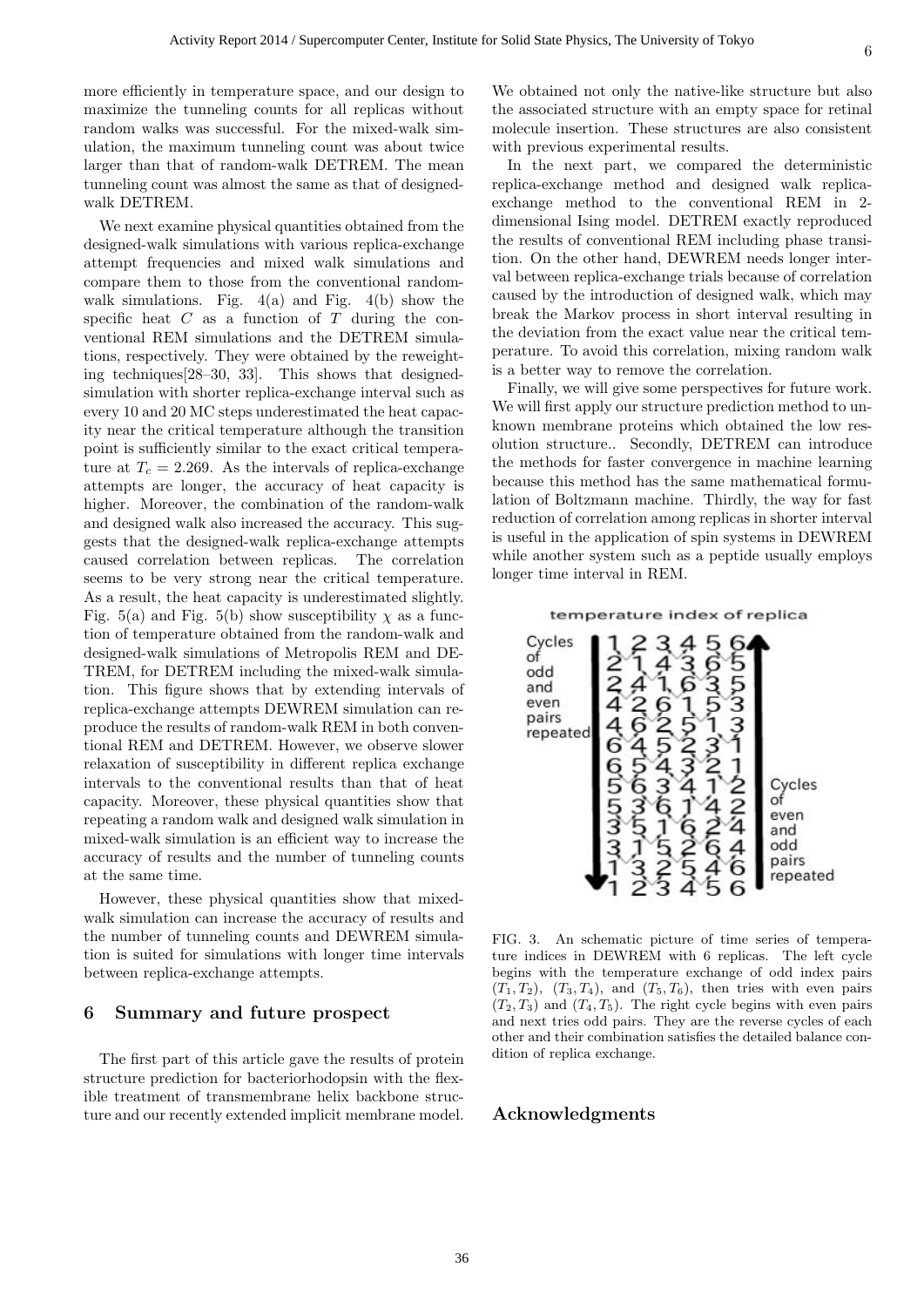TABLE I. The mean number of tunneling counts per replica.

| TC       |     | Random walk | Designed walk |  |    |    |               |    |    |                                       | Mixed walk    |
|----------|-----|-------------|---------------|--|----|----|---------------|----|----|---------------------------------------|---------------|
|          |     | Met DETREM  | Met           |  |    |    | <b>DETREM</b> |    |    |                                       | <b>DETREM</b> |
| Interval |     |             | 20            |  |    |    |               |    |    | 50   100   150   20   100   150   200 | 1 & 20        |
| Mean     | 173 | 178         | 292 197 131   |  |    | 99 | 231           | 93 | 69 | 55                                    | 293           |
| $\pm$ SD | 9.5 | 8.8         | 56            |  | 27 | 21 | 48            | 20 |    |                                       |               |

TC, Interval, SD, Met stand for tunneling counts, the number of MC steps between replica-exchange attempts, standard deviation, and REM based on Metropolis criterion, respectively. The frequency  $(1 \& 20)$  of Mixed walk means that it was 1 MC step for random walk REM and 20 MC steps for designed-walk REM.



FIG. 4. Specific heat *C* as a function of *T* from the (a) REM, (b) DETREM simulations including the mixed-walk simulation. The error bars are smaller than the symbols. In the inset, the labels are as follows. exact: exact solution, RW: random walk, DEW*n*: DEWREM with the interval of *n* MC steps, and mixed: mixted walk (see Table 1). The exact results for the lattice size  $L = 128$  (black curves) were obtained by Berg's program [34] based on Ref. [35].

Some of the computations were performed on the supercomputers at the Institute for Solid State Physics, University of Tokyo. This work was supported, in part, Grants-in-Aid for Scientific Research (A) (No. 25247071), for Scientific Research on Innovative Areas ("Dynamical Ordering & Integrated Functions"), Program for Leading Graduate Schools "Integrative Graduate Education and Research in Green Natural Sciences", and for the Computational Materials Science Initiative, and for High Performance Computing Infrastructure from the Ministry of Education, Culture, Sports, Science and Technology (MEXT), Japan.

- [1] M. Lomize, A. Lomize, I. Pogozheva, and H. Mosberg, Bioinformatics **22**, 623 (2006).
- [2] B. R. Brooks, R. E. Bruccoleri, B. D. Olafson, D. J. States, S. Swaminathan, and M. Karplus, J. Comput. Chem. **4**, 187 (1983).



FIG. 5. Susceptibility  $\chi$  as a function of *T* from the (a) REM, (b) DETREM simulations including the mixed-walk simulation. The error bars are smaller than the symbols. Also see the caption of Fig. 4.

- [3] J. Hu, A. Ma, and A. R. Dinner, J. Comput. Chem. **27**, 203 (2006).
- [4] W. Reiher, *Theoretical studies of hydrogen bonding*, Ph.D. thesis, Harvard University (1985).
- [5] E. Neria, S. Fischer, and M. Karplus, J. Chem. Phys. **105**, 1902 (1996).
- [6] H. Kokubo and Y. Okamoto, Biophys. J. **96**, 765 (2009).
- [7] H. Kokubo and Y. Okamoto, Chem. Phys. Lett. **383**, 397  $(2004)$ .
- [8] H. Kokubo and Y. Okamoto, J. Chem. Phys. **120**, 10837  $(2004)$ .
- [9] H. Kokubo and Y. Okamoto, J. Phys. Soc. Jpn. **73**, 2571 (2004).
- [10] H. Kokubo and Y. Okamoto, Chem. Phys. Lett. **392**, 168  $(2004)$ .
- [11] A. R. Dinner, J. Comput. Chem. **21**, 1132 (2000).
- [12] N. Gō and H. A. Scheraga, Macromolecules **3**, 178 (1970).
- [13] L. Dodd, T. Boone, and D. Theodorou, Mol. Phys. **78**, 961 (1993).
- [14] M. Teeter and D. Case, J. Phys. Chem. **94**, 8091 (1990).
- [15] A. Kitao, F. Hirata, and N. Gō, Chem. Phys. **158**, 447 (1991).
- [16] A. Garcia, Phys. Rev. Lett. **68**, 2696 (1992).
- [17] R. Abagyan and P. Argos, J. Mol. Biol. **225**, 519 (1992). [18] A. Amadei, A. Linssen, and H. Berendsen, Proteins **17**,
- 412 (1993).
- [19] A. Kitao and N. Gō, Curr. Opin. Struct. Biol. 9, 164 (1999).
- [20] W. Humphrey, A. Dalke, and K. Schulten, J. Mol. Graphics **14**, 33 (1996).
- [21] R. Ihaka and R. Gentleman, J. Comput. Graph. Stat. **5**, 299 (1996).
- [22] J. MacQueen, in *Fifth Berkeley Symposium on Mathematical Statistics and Probability, eds Le Cam LM, Neyman J (Univ of California Press, Berkeley, CA)* (1967) pp. 281–297.
- [23] J. L. Popot, S. E. Gerchman, and D. M. Engelman, J. Mol. Biol. **198**, 655 (1987).
- [24] Y. Sugita and Y. Okamoto, Chem. Phys. Lett. **314**, 141 (1999).
- [25] K. Hukushima and K. Nemoto, J. Phys. Soc. Jpn. **65**, 1604 (1996).
- [26] R. H. Swendsen and J.-S. Wang, Phys. Rev. Lett. **57**, 2607 (1986).